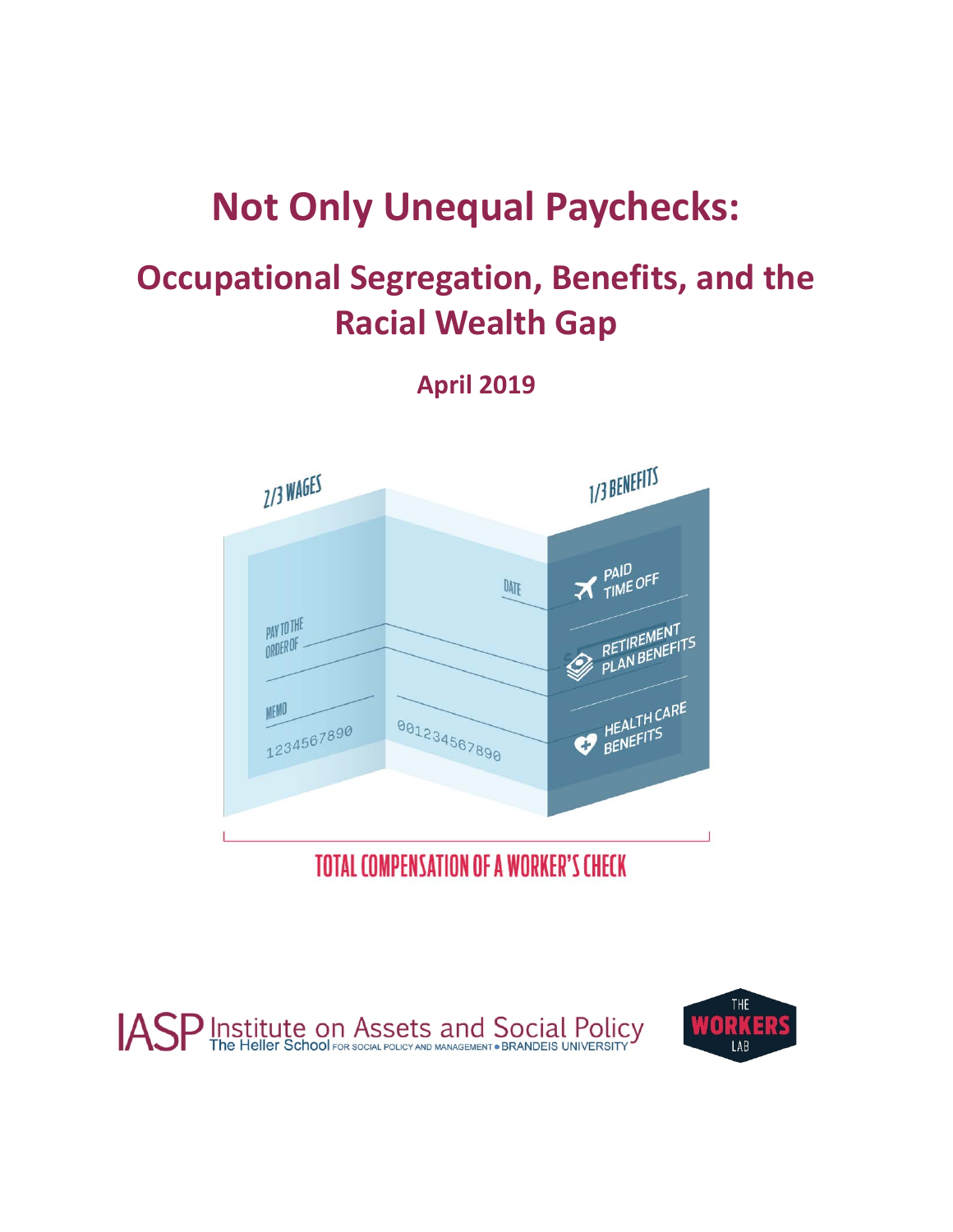### **ABOUT IASP**

The Institute on Assets and Social Policy (IASP), located at the Heller School for Social Policy and Management at Brandeis University, works to improve our understanding of inequality by examining how assets and asset-building opportunities impact the well-being, financial security, and social and economic mobility of individuals, families and communities, particularly those left out of America's economic mainstream. In collaboration with our research partners, constituency groups, and practitioner organizations, we use a racial equity lens to explore the role that assets play in inequality and insecurity, and the structural and institutional barriers to asset development.

### **ABOUT The Workers Lab**

The Workers Lab supports experiments and innovation that builds power for working people in the 21st century economy

[www.theworkerslab.com](http://www.theworkerslab.com/)

### **AUTHORS**

Laura Sullivan, Tatjana Meschede, Thomas Shapiro, Teresa Kroeger, and Fernanda Escobar

### **CONTACT**

Institute on Assets and Social Policy (IASP), Heller School for Social Policy and Management, Brandeis University

(781) 736-8685 [iasp@brandeis.edu](mailto:iasp@brandeis.edu)

**B** @IASP Heller

This work was supported by a generous grant from the Kellogg Foundation.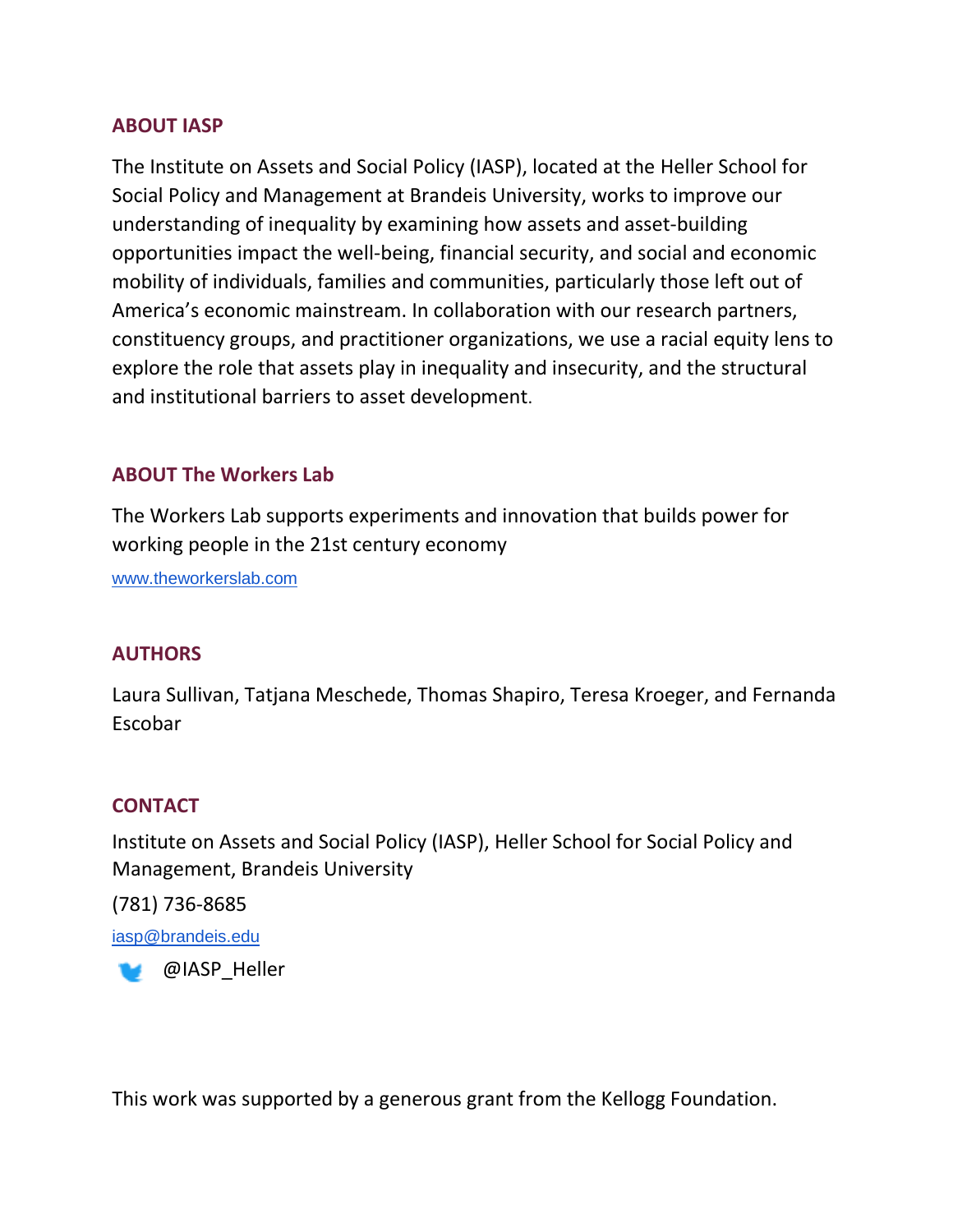Persistent occupational segregation by race and ethnicity permeates the U.S. workplace. In 5 key industries, nearly two-thirds of Latinos work in low-paying, restaurant and construction jobs with few or no benefits, driving income and wealth inequality and a widening racial wealth gap.

10 of the 13 occupations with the most future job growth in the next 10 years are low-paid and concentrated in health, restaurant, and construction work (Bureau of Labor Statistics 2018).

Employers' barriers to pension benefits rob \$5,600 wealth from Black workers and \$9,800 from Latino workers. Employers' denial of health care coverage strips \$2,700 wealth from Black workers and \$5,400 from Latino workers.

*All across our country, Black, Brown, and White people wake up every day and go to work in order to provide for their families. At the same time and in the same country, many political and corporate leaders wake up to work just as hard. The difference is that they are working to concentrate wealth for a small group of billionaires at the expense of hundreds of millions of hard-working people. This moment of obscene inequality is often narrated through wages: Working people in the U.S. have not seen a wage increase that matches the increased cost of housing, food, and transportation since the 1970's. For Black and Brown working people, the impact of wage stagnation and inequality has proven to be a significant barrier to living lives of opportunity and mobility. The data point that hangs over my head most days is one that reminds me that a Latina must work 22 months to be paid what a White man is paid in 12. We know that there is a deep connection between wages and wealth, but rarely do we highlight the passive systems of wealth accumulation that continue to rob Black and Latino workers of the stability that should come from hard work. Most notably is the racialized distribution of workplace benefits.* 

*One third of a working person's compensation comes from the workplace benefits available to them. Since Black and Latino workers are concentrated in low-wage and low-earning industries, they are not able to fully enjoy or participate in the benefits that allow for stability. These benefits include employer-sponsored healthcare and matched retirement accounts. This important research reminds us that employment benefits are the most direct contributors to wealth-building via the workplace. Segregation across the labor market is one reason for this unequal access to benefits. The research also highlights that, even when Black and Latino working people do make it into high-paying fields, they lack equal access to the same wealth-building benefits that their White counterparts have access to.* 

*The racialization of opportunity is a key feature of our history as a country. It has dogged us since our founding days. This research highlights the pernicious nature of the practices that keep many of us from the stability that comes from work. Importantly, though, it goes one step further by offering a set of practical solutions to help us move across racial differences so that, together, we can better realize the promise that many of us know is possible in the U.S*.

Carmen Rojas, Co-Founder & CEO The Workers Lab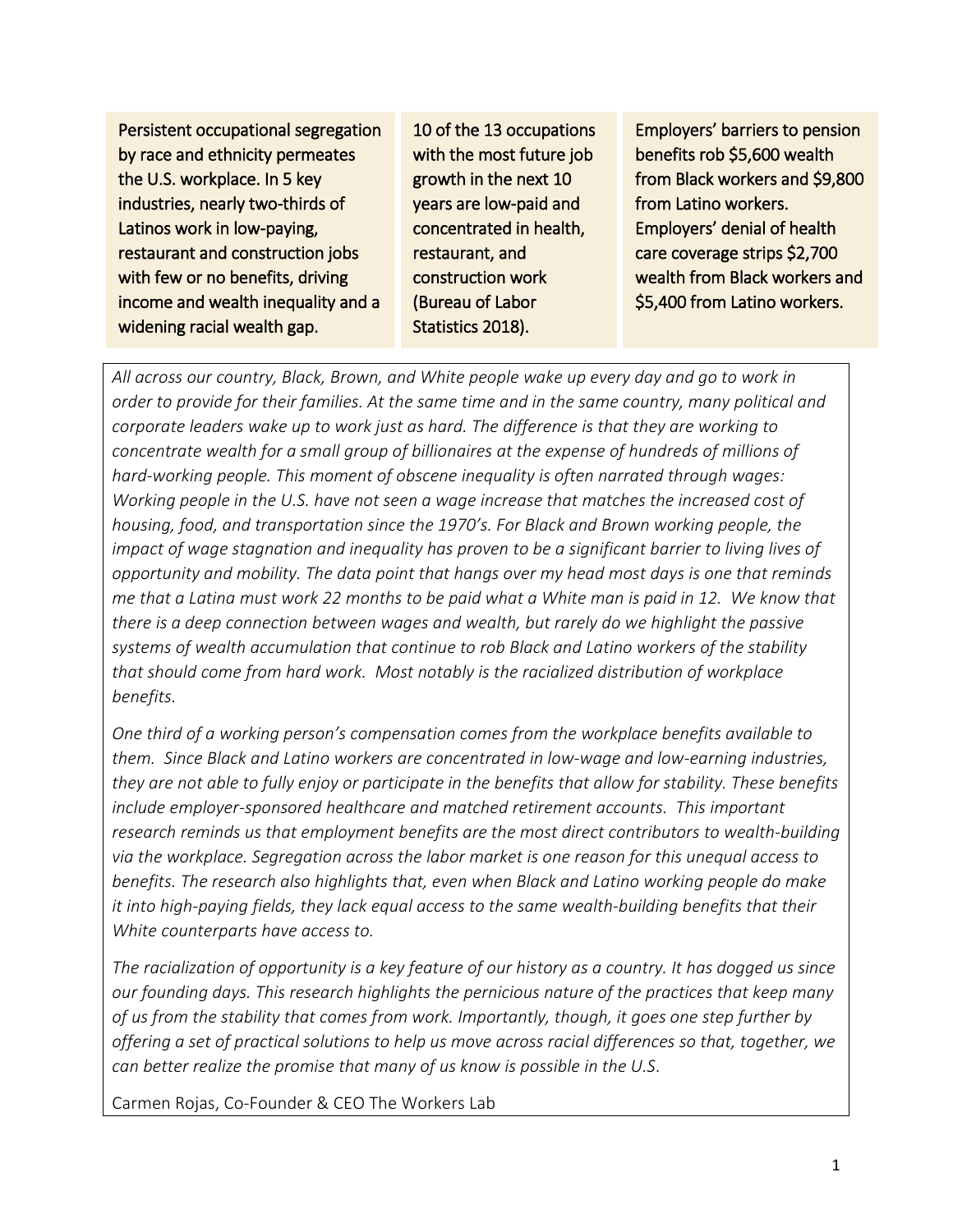### **"...employment benefits are most direct contributors to wealth-building via the workplace" – but only to those with quality jobs.**

Occupational segregation results in racialized patterns in which people are distributed unequally across jobs in the labor market. The impact of this inequality goes far beyond paychecks. With incomes making up just about two-thirds of employee compensation, it is benefits that complete the entire employee compensation package.<sup>[1](#page-3-0)</sup> Historical legacy and contemporary employment practices concentrate Black and Latino working people disproportionately in jobs and industries stripped of or lacking in benefits that connect work to wealth and better livelihoods. For many employees, the workplace can be a crucial access point for asset-building opportunities through quality jobs that provide comprehensive employee compensation packages. However, Black and Latino workers face ongoing discrimination in hiring,<sup>[2](#page-3-1)</sup> higher unemployment rates,<sup>3</sup> fewer sick days, and less workplace flexibility<sup>[4](#page-3-3)</sup> compared to White workers, which severely diminishes workplace stability and access to wealth-building benefits. To understand the institutional and policy mechanisms by which wealth is distributed and inequality worsened at the workplace, it is imperative that we identify and recognize how the total employment package—from income to benefits to additional workplace resources contribute to growing inequality and the racial wealth gap.

This report examines the impact of benefits disparities on the asset security of households of color. Our investigation results in a deeper understanding of the impacts of occupational segregation on access to workplace benefits, the racial wealth gap, and workers' economic security.

### **How Did We Get Here?**

 $\overline{\phantom{a}}$ 

Unlike the patterns we see today, in the post-war period of the 1950s and 1960s, strong unions and policy choices resulted in a broad-based sharing—primarily among White workers—of the robust economic prosperity and growing wealth of the period. Living standards rose overall, but had little, if any impact on racial inequality. The structures for sharing prosperity between employees and owners were established in the context of strong unions with benefits beyond the paycheck that protected family savings and provided opportunities for improved well-being and brighter futures. Workplace-based health insurance, paid time off, and retirement plans became a crucible through which working families could protect and create wealth through

<span id="page-3-0"></span><sup>&</sup>lt;sup>1</sup> Bureau of Labor Statistics (BLS). (2019). Employer Costs for Employee Compensation. https://www.bls.gov/news.release/pdf/ecec.pdf.

<span id="page-3-1"></span> $2$  Quillian, L., et al. (2017). Meta-analysis of field experiments shows no change in racial discrimination in hiring over time. *Proceedings of the National Academy of Sciences of the United States of America*, *114* (41), 10870-10875.

<span id="page-3-2"></span><sup>&</sup>lt;sup>3</sup> Economic Policy Institute. (2018). Unemployment of black and Hispanic workers remains high relative to white workers. https://epi.org/137629.

<span id="page-3-3"></span><sup>4</sup> Center for American Progress. (2012). Latinos Least Likely to Have Paid Leave of Workplace Flexibility.

https://www.americanprogress.org/issues/economy/reports/2012/11/20/45394/latinos-least-likely-to-have-paid-leave-orworkplace-flexibility/.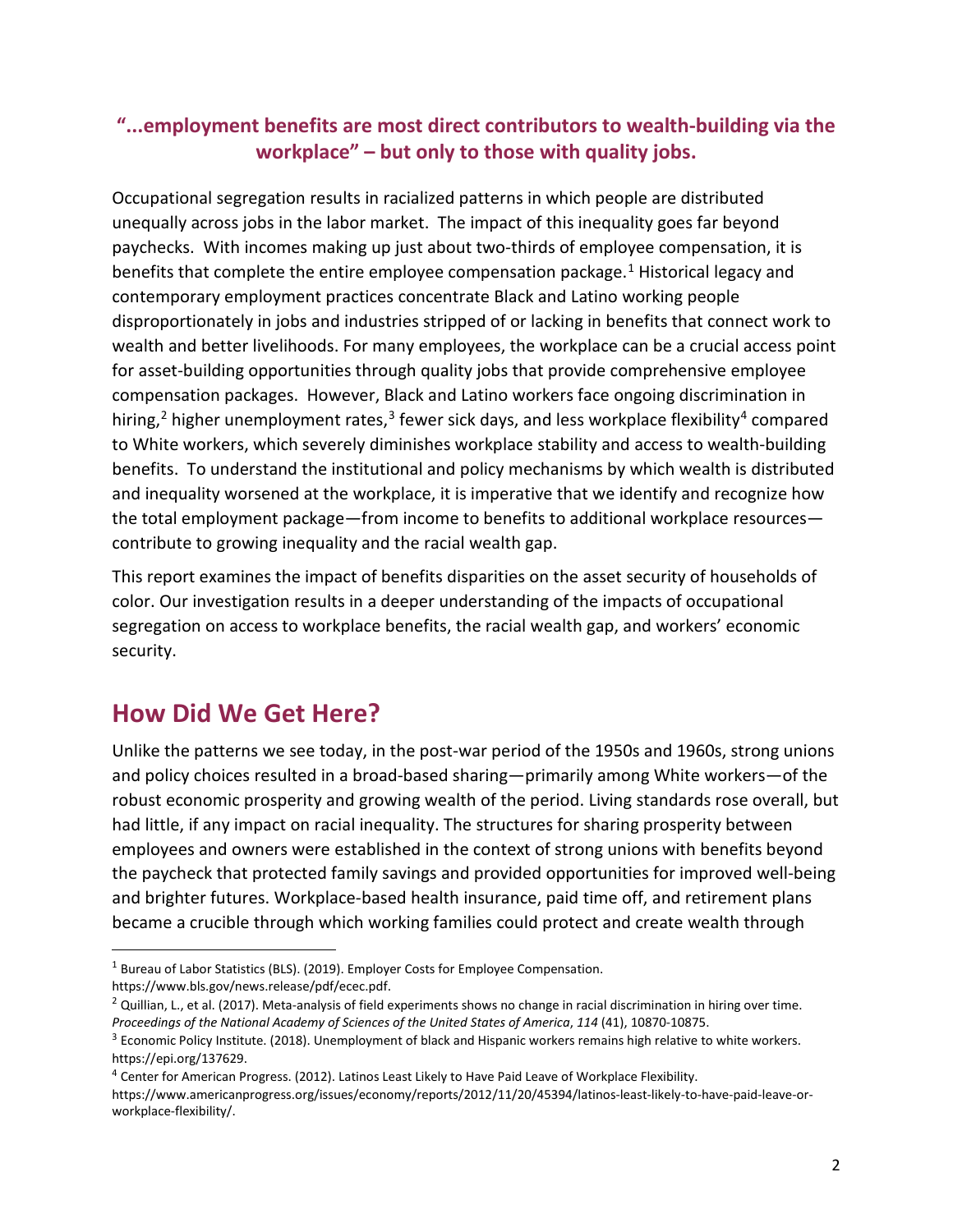their jobs. Yet, today and in the post-war period, not all working families were included in work savings and benefit structures—workers of color, women, and those in low-paid jobs are particularly left out. Occupational segregation is a major reason that post-World War II prosperity created in the workplace primarily benefitted Whites. Unfortunately, today even as our workforce grows more diverse, occupational segregation continues to characterize the nation's workplaces.

Movement towards a post-war work-to-wealth prosperity model was disrupted in the early 1970s by corporations and the rich through power and policy shifts that began to capture and hoard a far greater share of society's wealth and continues today to dramatically widen income and wealth inequality to historic highs. The intersection of wealth and race is a central axis of inequality in the U.S. The racial wealth gap between Whites and Blacks and Latinos has persisted over decades<sup>[5](#page-4-0)</sup> and has widened as a result of the Great Recession.<sup>[6](#page-4-1)</sup> This wealth gap springs from foundational sources like slavery, Jim Crow, and inheritance, and it grows through policy choices and racialized institutions like the Tax Code, homeownership and equity, and the workplace. Wealth divergence between Black and Latino families and White families persists and widens—importantly, similar marital status, education, work status, and income do not result in anything near parity.<sup>[7](#page-4-2)</sup> Policy, institutional, and systemic obstacles are the major challenges to building wealth for households of color pursuing economic security and future opportunities.

Racial inequality in workplace and benefits opportunities today exist in the context of declining security for working people nationally. Corporate interests, wealthy individuals, and political leadership shifted power in the modern labor market such that benefits are becoming increasingly scarce as a key strategy to boost profits by eroding the economic security of working people.<sup>[8](#page-4-3)</sup> Employers, aided by policy changes, converted retirement accounts from a system where employers ante up funds and workers receive a set payout at retirement to asking workers to put in their own money in plans like a 401(k) or 403(b) and to bear the risks of financial markets. Replacing set benefit plans with defined-contribution retirement accounts essentially shifts accountability and risk from employers to individual workers. As part of this privatization of security today, only about one-half of private-sector workers have health insurance through work<sup>[9](#page-4-4)</sup> and the proportion of costs shouldered by workers and their families has steadily increased.<sup>10</sup> Corporations and policymakers have weakened union power and the

 $\overline{\phantom{a}}$ 

<span id="page-4-0"></span><sup>&</sup>lt;sup>5</sup> Pew Research Center. Wealth inequality has widened. http://www.pewresearch.org/fact-tank/2014/12/12/racial-wealth-<br>gaps-great-recession/.

<span id="page-4-1"></span><sup>&</sup>lt;sup>6</sup> Sullivan, L. & Meschede, T. (2018). How measurement of inequalities in wealth by race/ethnicity impacts narrative and policy:<br>Investigating the full distribution. Race and Social Problems, 10(1), 19-29.

<span id="page-4-2"></span><sup>&</sup>lt;sup>7</sup> IASP and Demos. (2017). "Asset Value of Whiteness." https://heller.brandeis.edu/iasp/pdfs/racial-wealth-equity/racialwealth-gap/asset-value-whiteness.pdf.<br><sup>8</sup> Hacker, J. (2006). *The Great Risk Shift: The Assault on American Jobs, Families, Health Care and Retirement and How You Can* 

<span id="page-4-3"></span>Fight Back. New York: Oxford University Press.<br><sup>9</sup> BLS. (2018). Employee Benefits Survey. https://www.bls.gov/ncs/ebs/benefits/2018/ownership/private/table09a.htm

<span id="page-4-5"></span><span id="page-4-4"></span><sup>&</sup>lt;sup>10</sup> Kaiser Family Foundation. (2018). Employer Health Benefits Survey. https://www.kff.org/report-section/2018-employerhealth-benefits-survey-summary-of-findings/.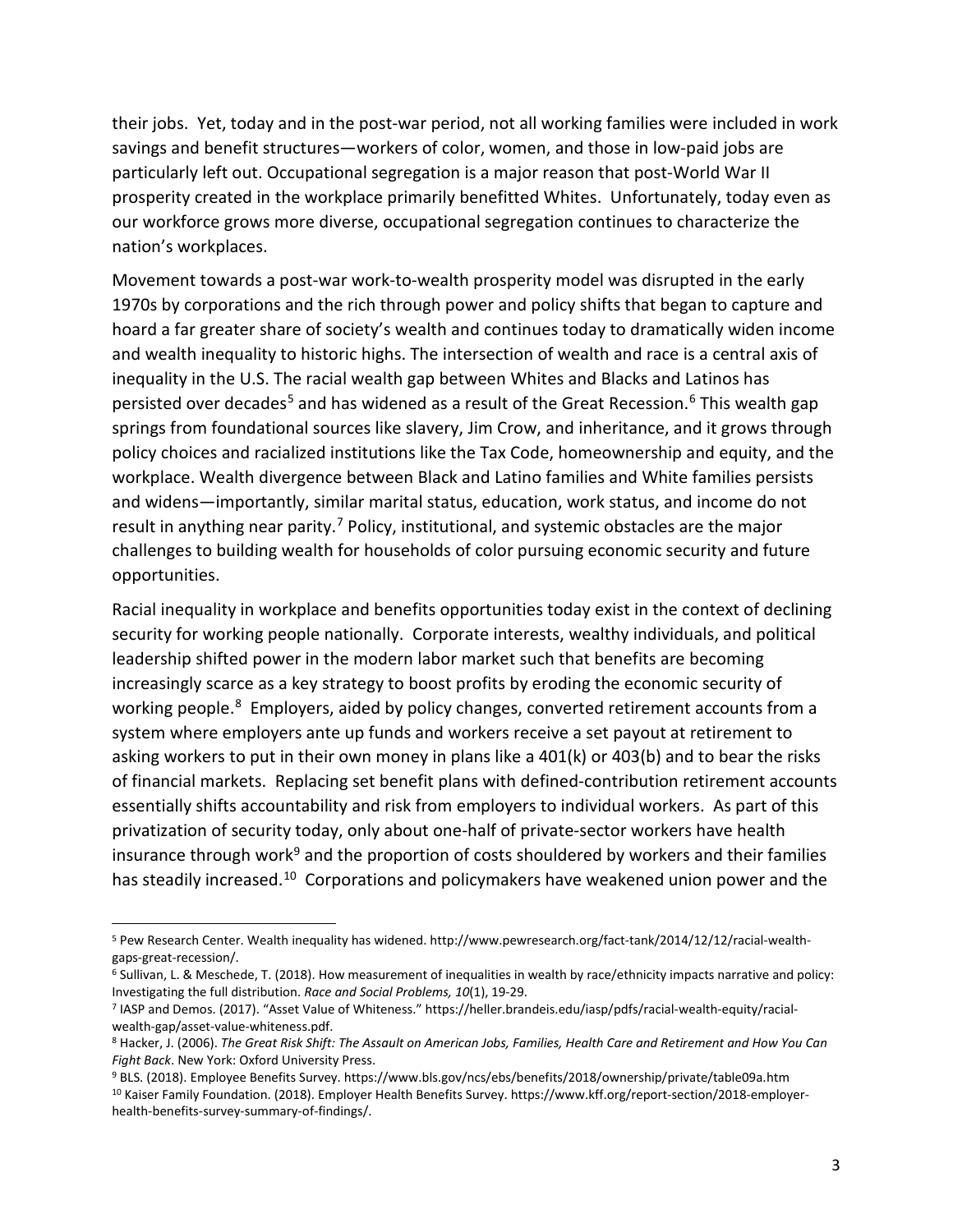capacity of workers to unionize, leading to dramatic declines in union representation such that only one in ten workers are members of unions, including a mere 6.5 percent of private sector employees.[11](#page-5-0) Contingent, gig, and contract work have become defining features of work for many—circumstances in which workplace benefits and protections are extremely limited, if present at all, and the traditional labor market relationship has devolved into temporary relationships with no long-term obligations for the employer.<sup>12</sup>

## **Substantial Occupational Segregation in Key Sectors**

Occupational segregation persists as people of color and women are often steered into lower paying and lower status careers than White men. In this investigation, we study the financial impacts of racial and ethnic segregation in the workplace to identify job-based sources of the enduring racial wealth gap in key sectors of the U.S. economy.<sup>[13](#page-5-2)</sup> We focus on five large sectors with substantial presence in the U.S. private sector economy that exemplify a range of lower and higher paying fields: restaurant, construction, healthcare, finance and STEM (science, technology, engineering, and math).

### **Figure 1: Black and Latino Workers Concentrated in Lower-Paying Restaurant, Construction, and Healthcare Jobs; Whites in Higher-Paying STEM Jobs**



Authors' calculations of share of each racial/ethnic group in each of the 5 selected sectors using a nationally representative sample of working, prime-age (25-64) adults, who are highly attached to the workforce (working at least 910 hours per year in their primary job), in the Survey of Income and Program Participation (SIPP), 2014 Panel Wave 1, which represents calendar year 2013. See appendix for more detail on the data and sample. All sectors are statistically significant different by race/ethnicity relative to proportions present in the full sample.

l

<span id="page-5-0"></span><sup>&</sup>lt;sup>11</sup> BLS, (2019). Economic News Release: Union Members Summary. https://www.bls.gov/news.release/union2.nr0.htm.<br><sup>12</sup> Weil, David. (2014). *The Fissured Workplace*. Cambridge: Harvard University Press.

<span id="page-5-1"></span>

<span id="page-5-2"></span><sup>&</sup>lt;sup>13</sup> Previous research has helped to identify major drivers of the racial wealth gap within important financial spheres for families, including housing, education, and income and work (Shapiro, Meschede, & Osoro, 2013; Sullivan et al., 2015). This analysis digs deeper into one important policy area—among several: work.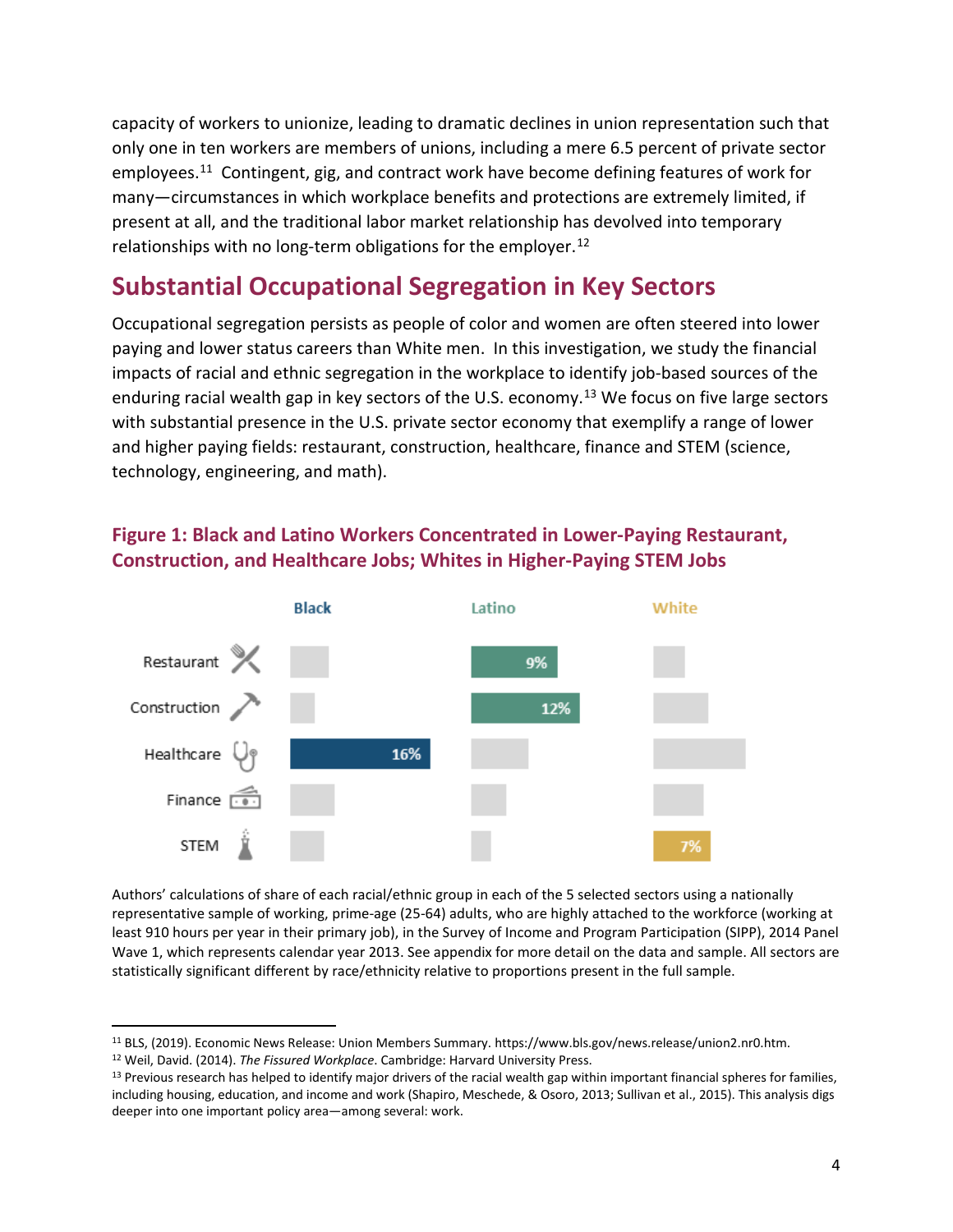Occupational segregation patterns are stark in all five sectors. Black and Latino employees are underrepresented in STEM positions, the highest paid field in our study, while Latino workers are highly overrepresented in restaurant and construction positions, the two lowest paid fields studied. Black workers are concentrated in health, a field with both high and low paying positions, but are more likely to hold lower-paying health care positions. In fact, almost four in ten (38 percent) Black employees working in health care are health or personal care aids with typical incomes below \$25,000 per year.<sup>[14](#page-6-0)</sup> By contrast, just three percent of White workers hold positions in the restaurant sector, while they are more likely to hold finance and STEM positions than their Black and Latino peers.

# **Implications of Occupational Segregation on Wages and Wealth**

The prevalence of segregation in key industries highlighted here has important implications for the income and wealth of working people and contributes to substantial disparities in economic security. Compensation varies substantially across sectors (see appendix for further detail), such that opportunities to enter a career in a high-paying field have substantial implications for life-long earnings prospects. When doors are closed for people of color in fields and positions with better pay and employment packages, their income and their wealth-building opportunities are hindered. Adding to this, people of color are less likely to be in fields with job security and good benefits, and even when they are employed in these fields, they are employed in lower-paying jobs.

Within construction and healthcare, Blacks and Latinos have significantly lower pay than their White peers with similar educational backgrounds. For Black employees, pay is also significantly lower than Whites in finance and STEM with the same degrees. While incomes increase for all in more highly-compensated sectors, the gains from entering a higher-paying field are not shared equally.

**Even when working people of color enter into higher-compensated fields their gaps in pay are substantial and reveal large differences in economic security among peers in the same field.** 

<span id="page-6-0"></span> $\overline{\phantom{a}}$ <sup>14</sup> Additional analysis conducted by authors on higher and lower paying fields within each sector, not presented in this report.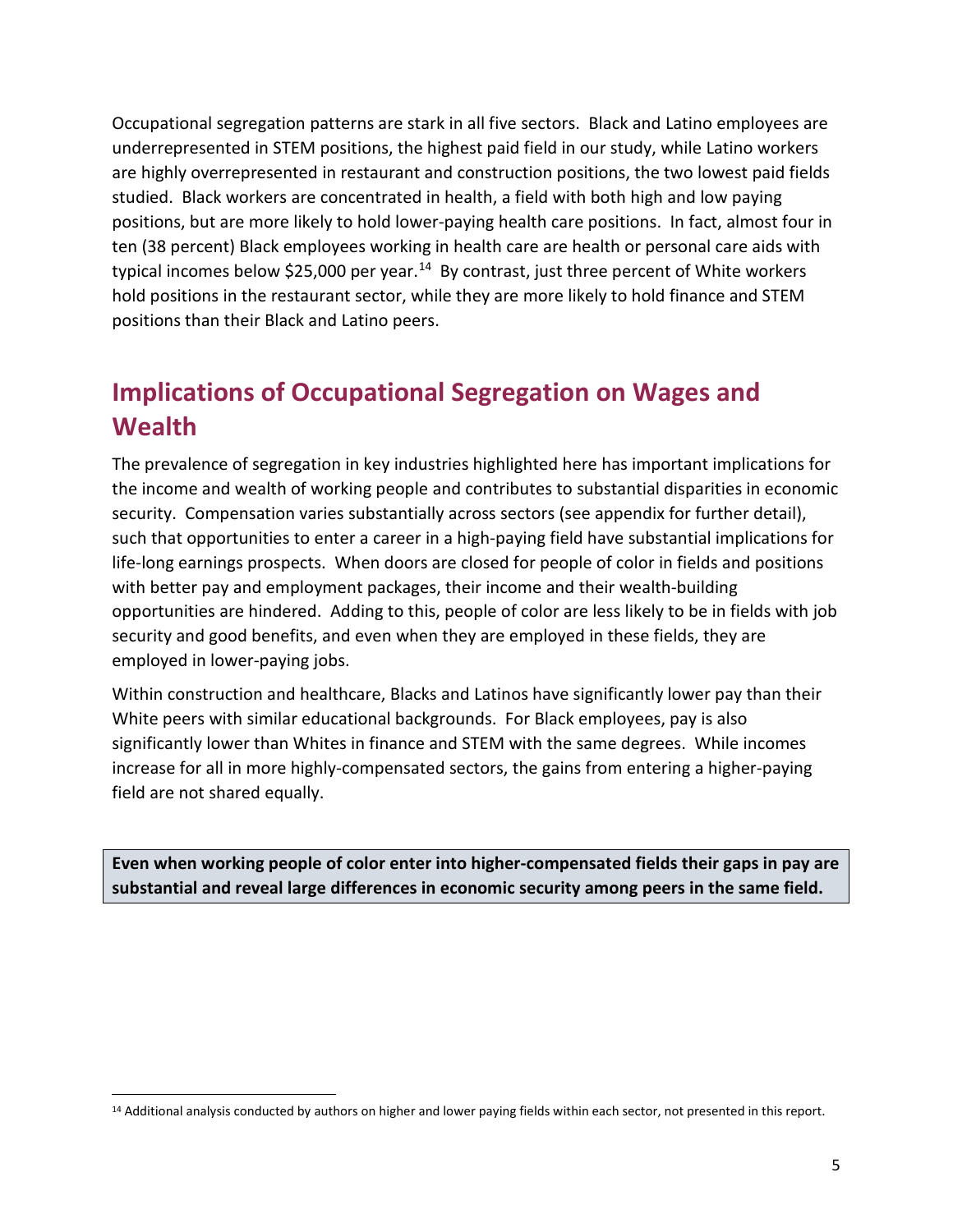### **Figure 2. Despite Similar Education, Racial Wealth Gaps Large across Sectors, Especially in STEM; Income Gaps Smaller**



Authors' calculations of difference in income and wealth of Black and Latino workers relative to White workers using median regression, controlling for education, among working, prime-age (25-64) sample in the Survey of Income and Program Participation (SIPP), 2014 Panel Wave 1. All regression estimates for wealth are statistically significant, except for the restaurant sector. Income differences between Black and White workers are statistically significant controlling for education, except for restaurants. For Latinos, income differences with Whites are statistically significant in the construction and health sectors when controlling for education. All dollar figures in 2013 dollars.

While income gaps are notable across and within sectors by race/ethnicity, gaps in wealth are much greater. Figure 2 highlights the typical difference in income and wealth among colleagues in the same field by race/ethnicity controlling for education. Except in restaurants, where typical wealth and income is lowest and where Whites are least likely to hold positions, Black-White and Latino-White wealth gaps are large and statistically significant. The results show that **even among working people with the same level of education in the same sectors, racial wealth disparities are substantial and expose very different trajectories in long-term economic security.**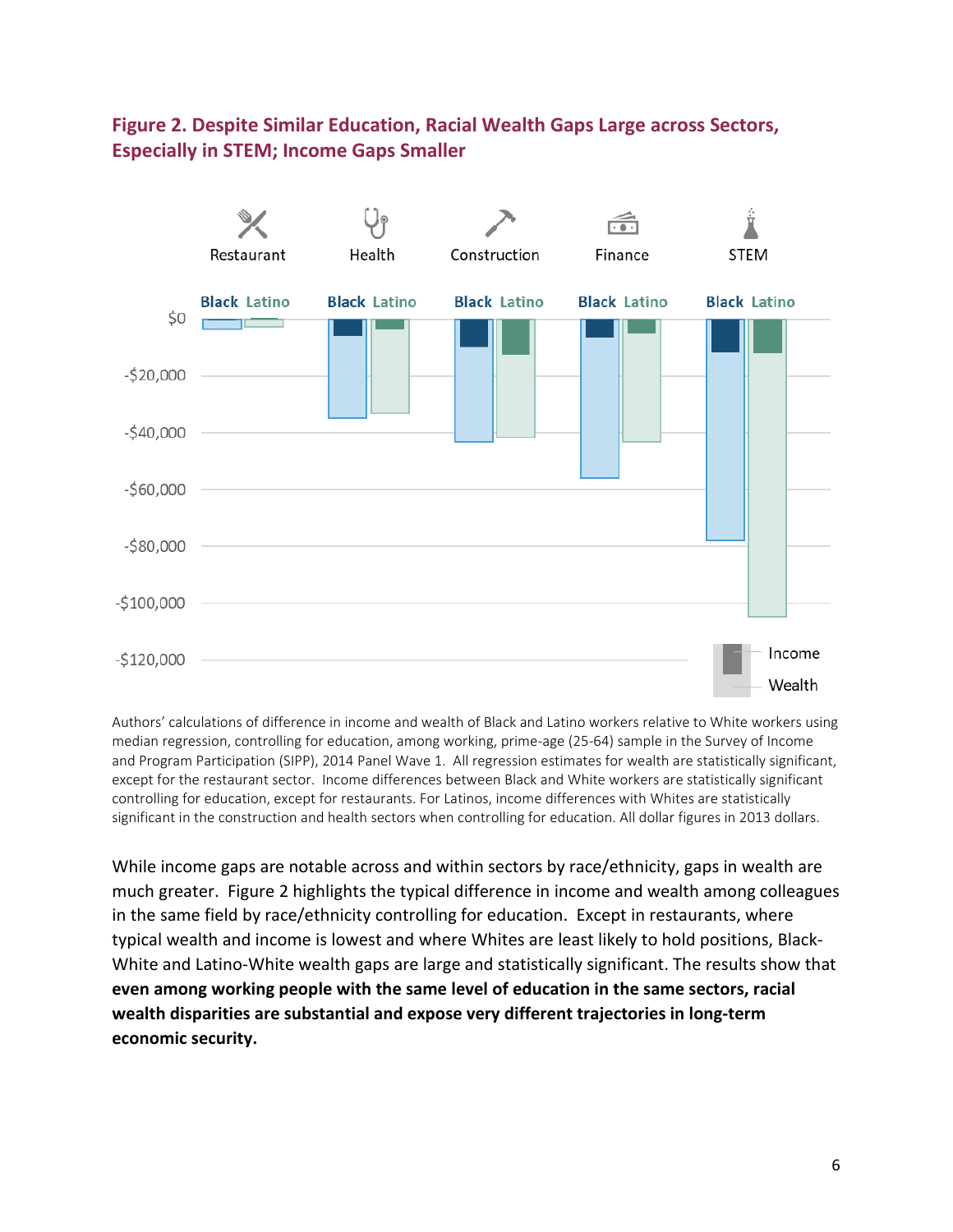## **White Workers More Likely to Have Benefits in Each Sector**

#### Employment Capital includes

 $\overline{\phantom{a}}$ 

- 1. Workplace Benefits (health insurance; retirement; paid sick, personal days, and vacation; disability insurance)
- 2. Job Flexibility (modified work schedules around care-giving needs; compressed work weeks; job sharing),
- 3. Work Consistency (stable employment; tenure with one employer; sufficient hours to qualify for benefits)

While a broad array of employment-based resources known as **employment capital**[15](#page-8-0) can move working families towards financial security, employment benefits are the most direct contributors to wealth-building via the workplace. Access to health insurance coverage and retirement benefits are just two examples. For Black and Latino workers, access to health insurance coverage and retirement benefits is substantially and statistically significantly lower than for White workers in all the sectors under examined in this report, except in finance.

**In construction, Latinos are half as likely to have health insurance than their White coworkers (29 versus 61 percent) respectively.**

Fewer than half of Black workers and a third of Latino workers participate in any pension plan at work. Within sectors, racial and ethnic disparities in pension coverage mean that Latino and Black employees lack access to the crucial benefits that help their White peers build assets and long-term security. The restaurant and construction sectors stand out for their low levels of coverage, but the within sector disparities underscore the inequalities among peers working together. Again, differences in construction are particularly striking as Whites are three times more likely to hold pensions than Latinos.

Greater likelihood of benefits coverage typically goes hand-in-hand with more highly-paid fields; however, even when employees of color gain access to jobs in fields with higher levels of compensation and benefits, they are less likely to have equal access to wealth-building benefits.

**When workers of color do not have access to the same on-the-job asset-building benefits as their White coworkers, a major barrier to wealth accumulation is erected and an equity opportunity is denied.** 

<span id="page-8-0"></span><sup>15</sup> Thomas, H. Boguslaw, J., Chaganti, S., Atkinson, A., & Shapiro, T. (2013). "Employment Capital: How work builds and protects family wealth and security." https://heller.brandeis.edu/iasp/pdfs/racial-wealth-equity/leveraging-mobility/employmentcapital.pdf.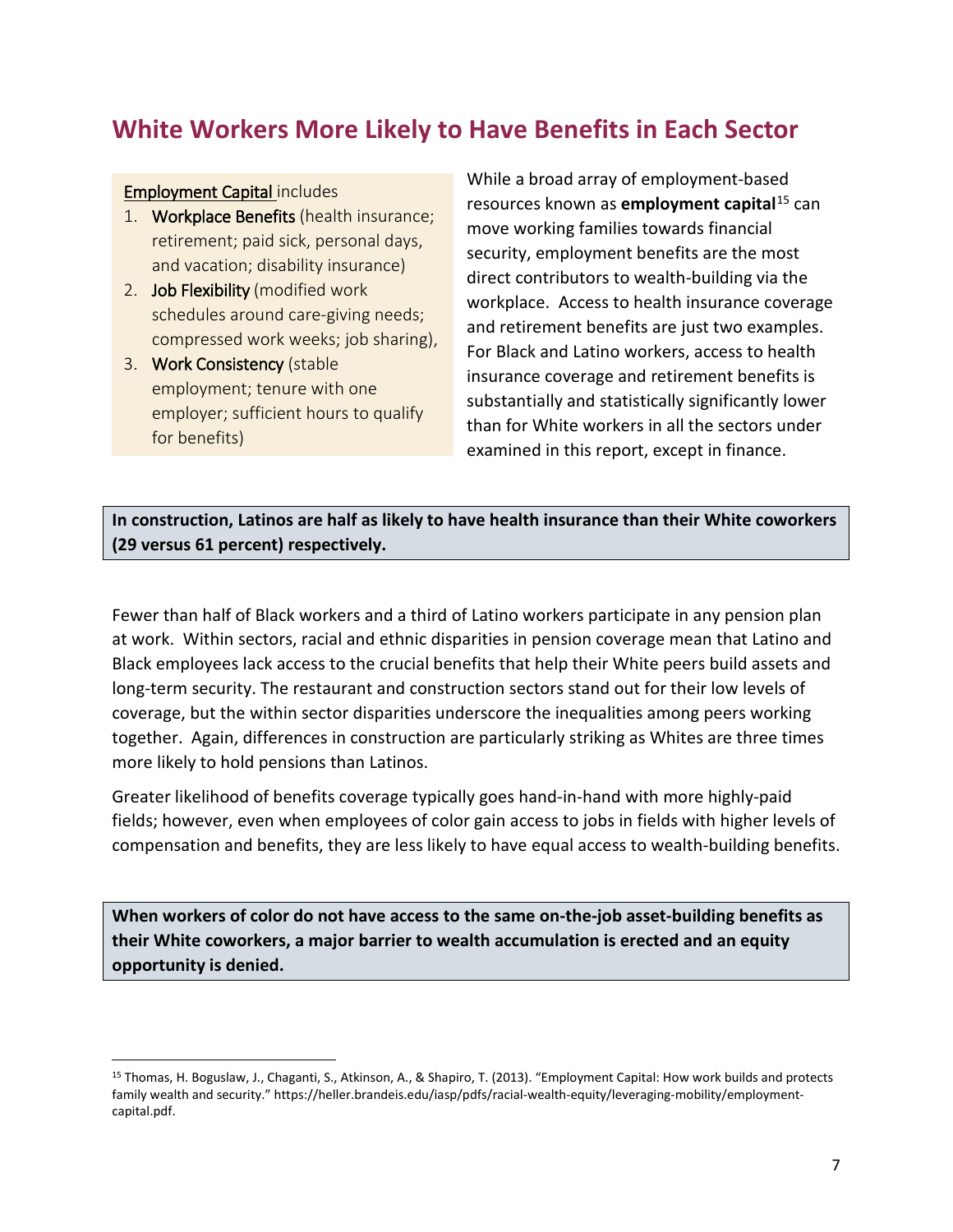### **Figure 3: Race/Ethnicity Chasms in Health and Pension Coverage by Sector**



Authors' calculations using the Survey of Income and Program Participation (SIPP), 2014 Panel Wave 1. All sectors show a statistically significant difference in health and pension coverage by race/ethnicity, except for finance. For the purposes of this analysis, pension benefits include both defined benefit and defined contribution (401k-type) pensions.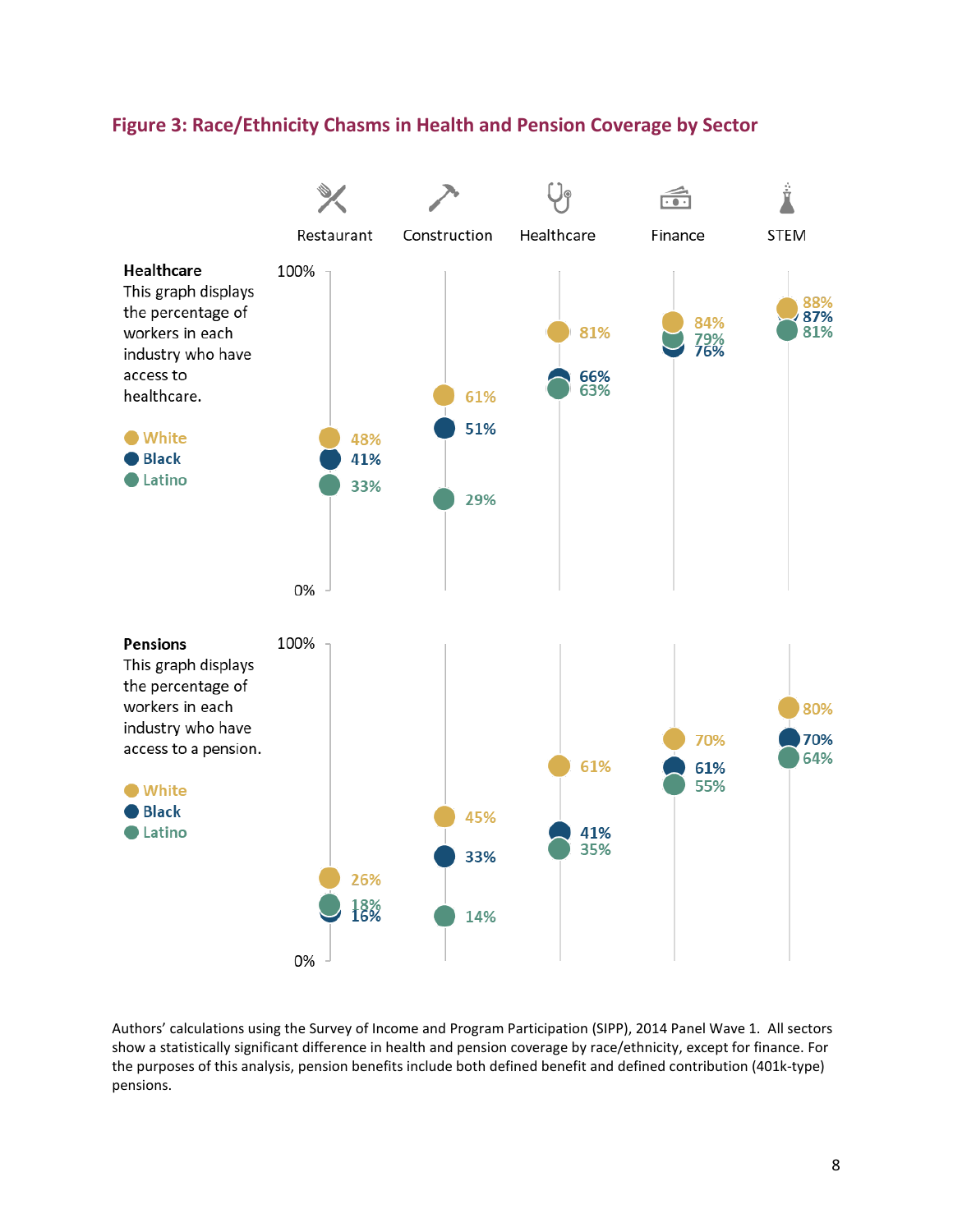# **Equalizing Health and Pension Access Reduces Racial Wealth Gaps**

To better understand how the disparities investigated above contribute to the racial wealth gap, we employ the Racial Wealth Audit™ framework,<sup>[16](#page-10-0)</sup> to look at how the racial wealth gap would be projected to change if employer-based health coverage and pension were equalized by race/ethnicity increasing coverage for Black and Latino employees to levels of Whites for our sample overall. If pension or health coverage were equalized to the current coverage rates for Whites overall (76 percent for health and 57 percent respectively for pensions), the Black-White and Latino-White wealth gaps would narrow substantially*.* 

**Median wealth among Latino employees would increase 71 percent if employer-based health coverage were equalized and would more than double if pension rates were equalized. For Black workers, median wealth would also go up substantially, increasing 25 percent if employer-based health were equalized and 53 percent if pension rates were equalized.**



### **Figure 4. Equity in Benefits for Workers Shrinks the Racial Wealth Gaps**

Authors' projections of median individual-level wealth for the working age (25-64), employed study sample using the Survey of Income and Program Participation (SIPP), 2014 Panel Wave 1. All dollar figures are in 2013 dollars. See appendix for additional details regarding methodology.

 $\overline{\phantom{a}}$ 

<span id="page-10-0"></span><sup>&</sup>lt;sup>16</sup> See appendix for description of Racial Wealth Audit projection methodology.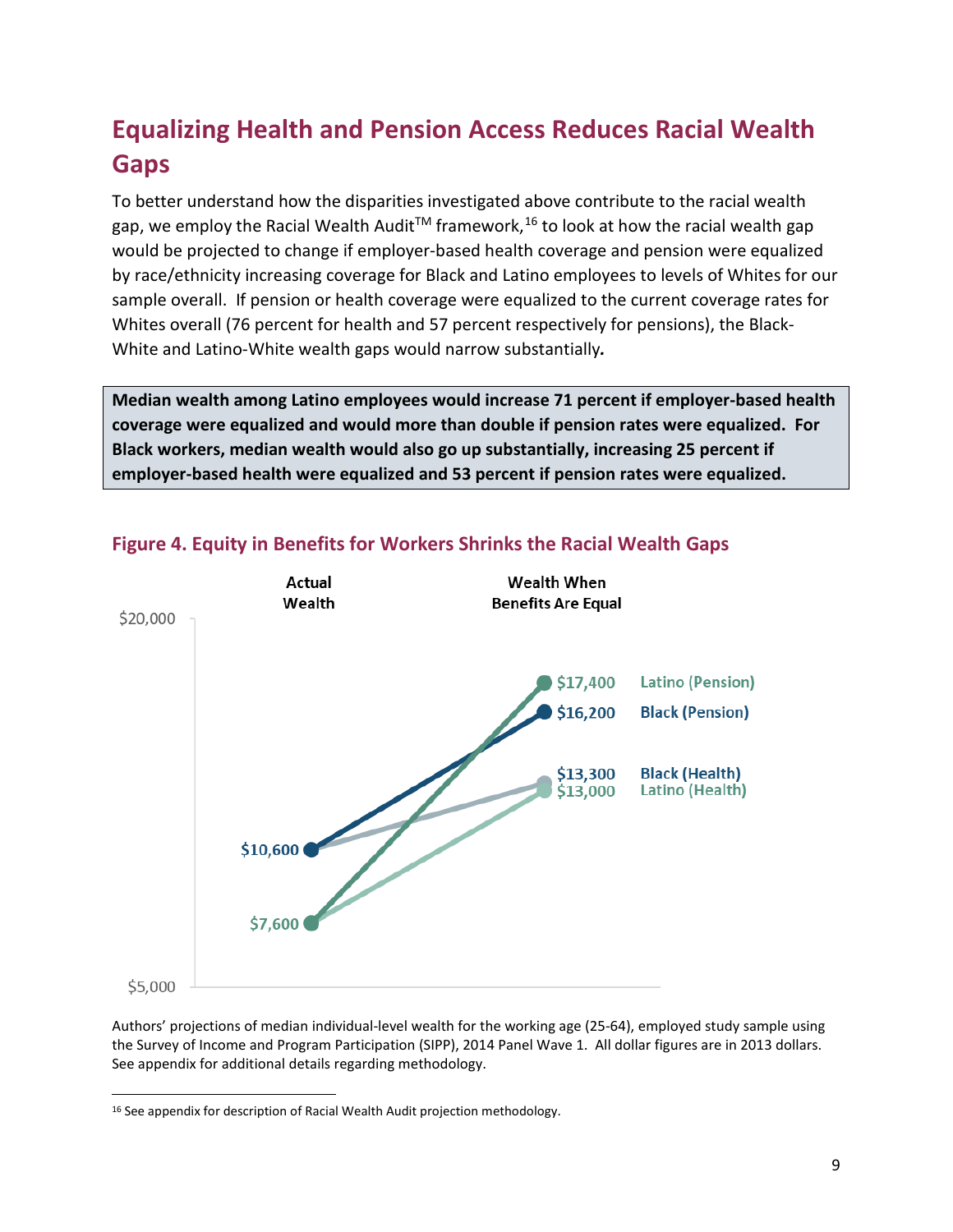**Eliminating the dramatic inequalities in racial and ethnic wealth-building opportunities at the workplace peers could lead to crucial reductions in the racial wealth gap and an enhancement of security for Black and Latino employees and their families.**

If health and pension coverage were increased for all employees with greater commitments more broadly from employers and public institutions to establish and maintain long-term security for working people, the potential for greater security for all employees, particularly people of color, could be realized. Simply put, strengthening and enhancing workplace benefit structures, especially those that protect and build wealth, can lead to more financially secure lives for working families.

## **Less Risk, More Benefits for All**

Wealth disparities by race and ethnicity will continue unabated unless we support and enact proactive policy interventions. Policymakers, unions, advocacy groups, and employers all have key roles to play in generating and enhancing work to wealth connections by promoting labor and social policies that support fair compensation, access to insurance, and appropriate savings opportunities for employees. Basic standards of adequacy and security—both short and longterm—should be an expectation for all working people. By mobilizing the numerous stakeholders involved in developing and sustaining asset-building opportunities at work, the workplace can become a resource for wealth-building for all employees, not just the fortunate few with benefits today, and racial and ethnic disparities in wealth and benefits can be eliminated.

Based on the findings of this report, we propose that priorities for equalizing and expanding financial security and strengthening work to wealth connections fall into three broad areas: 1.) Ensuring basic thresholds of security are met for all; 2.) Enhancing workplace benefits; and 3.) Escalating access to well-paying fields:

- 1. Ensuring basic thresholds of security are met for all: Basic standards of economic security should be available to everyone in the United States. We can afford to invest in the security and prosperity of workers if we prioritize the well-being of our communities and ensure that no one falls between the gaps in our safety net. The minimum wage in states and communities should match regional living wage standards. Policy priorities should also include bolstering Social Security, particularly for low-income workers, and ensuring healthcare coverage for all. Better public support for child care and universal pre-K would increase security for millions of families and increase many parents' access to work opportunities.
- 2. Enhancing workplace benefits: The current employer-based benefits system is insufficient for ensuring the income and asset security of most workers, particularly workers of color.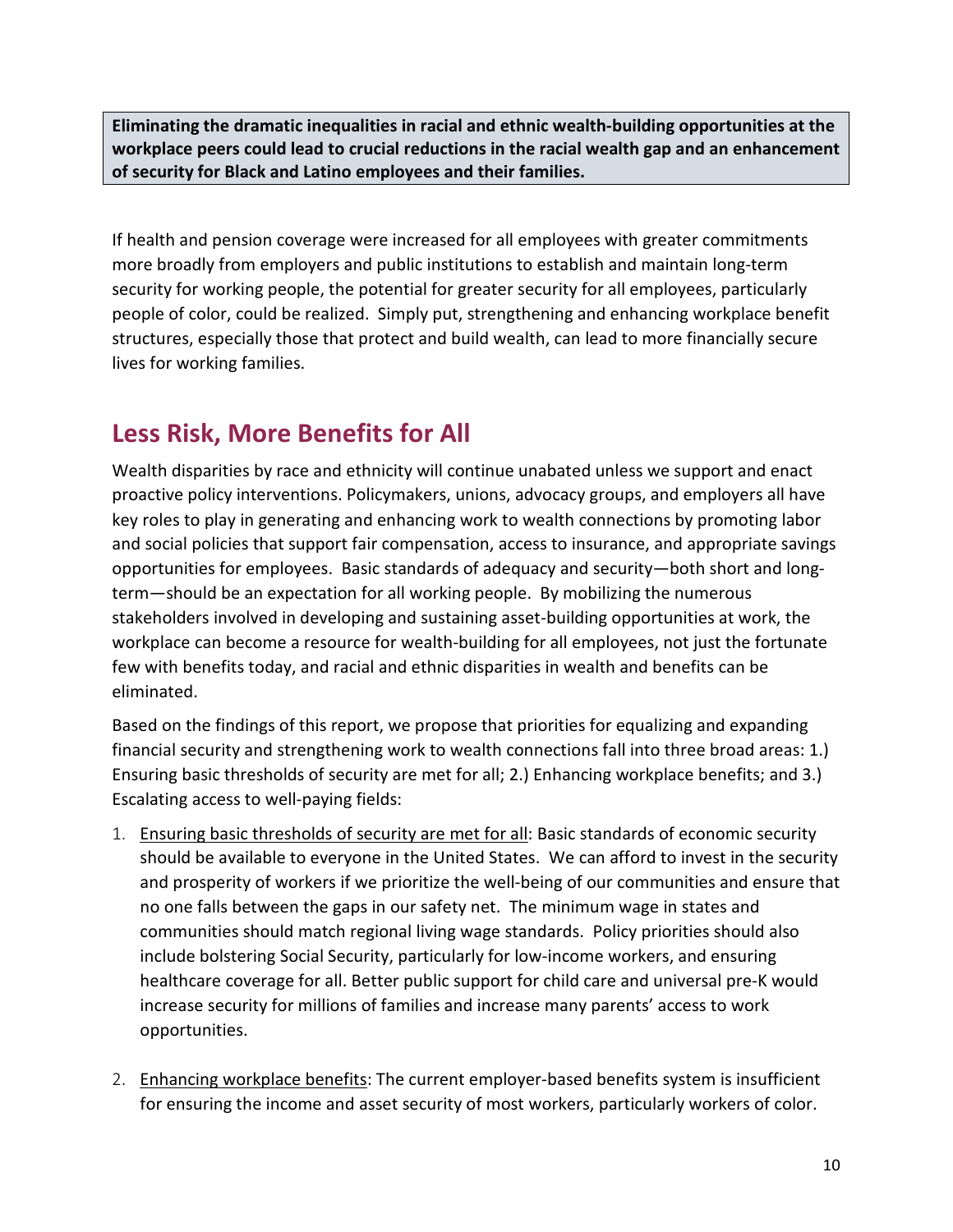Minimum standards for workplace benefits such as paid-time off and family leave should be expanded on the national level. Policy reforms should also prioritize expanding access to pension and health coverage for workers as well as enhancing quality and participation. Fostered by advocates across the country, the new state-level Secure Choice savings programs that create portable retirement savings accounts for private sector workers without retirement plans at work are a positive new development and should be the foundation for a national system.

3. Escalating access to well-paying fields: Our national investments should reflect a commitment that all people have a right to quality jobs. The data in this report reveal we fall far short of that ideal. Our unequal and highly segregated educational system does not meet our national aspiration to provide equal opportunity for all. Access to preschool and college should not be based on ability to pay and the funding and quality of our public schools should not be based on zip code. Workforce training programs should be enhanced to include wages for participants and be designed for specific placements in collaboration with employers.<sup>[17](#page-12-0)</sup>

### **Moving Forward**

l

Work is a key component to economic security—providing both income and asset- building resources; however, this investigation demonstrates that well-paying jobs that contribute to both income and asset security are concentrated in industries and jobs that drive inequality for Blacks and Latinos. While inequalities in income by race/ethnicity due to occupational segregation have been well-documented, this paper contributes to our understanding of the toxic effects of benefits disparities on the racial wealth gap. The policy recommendations outlined here have the potential to enhance the connections between work and wealth—which have been in decline for decades—while ensuring that wealth- building opportunities are more equally distributed. Workplaces and employers should be a first point-of-access to wealth building opportunities for all, but public commitments to crucial standards of security and investment in our communities are also needed. If policymakers, businesses, unions, and advocates make commitments to improving the quality of jobs and enhancing access and reducing barriers to secure jobs for people of color, we move greater security for working people and the country forward.

<span id="page-12-0"></span><sup>&</sup>lt;sup>17</sup> Better policy can only be designed and enacted with good information about what works. In coordination with our core policy recommendations, it is crucial that we continue to expand our knowledge about policies that work to enhance economic security for U.S. families, particularly the most vulnerable. Currently, existing national datasets that have wealth data have limited data on workplaces and employee benefits. Enhancing existing surveys to include comprehensive data on wealth, workplace characteristics, and benefits information would do much to expand our knowledge of work and wealth connections and disparities. Improving the race and ethnicity data in our national datasets to include more detailed information and oversampling of smaller population subgroups would allow for disaggregated analysis that would help inform policy decisions. Sector-specific research on work and wealth connections and the racial wealth gap would also be particularly informative, given unique dynamics across sectors.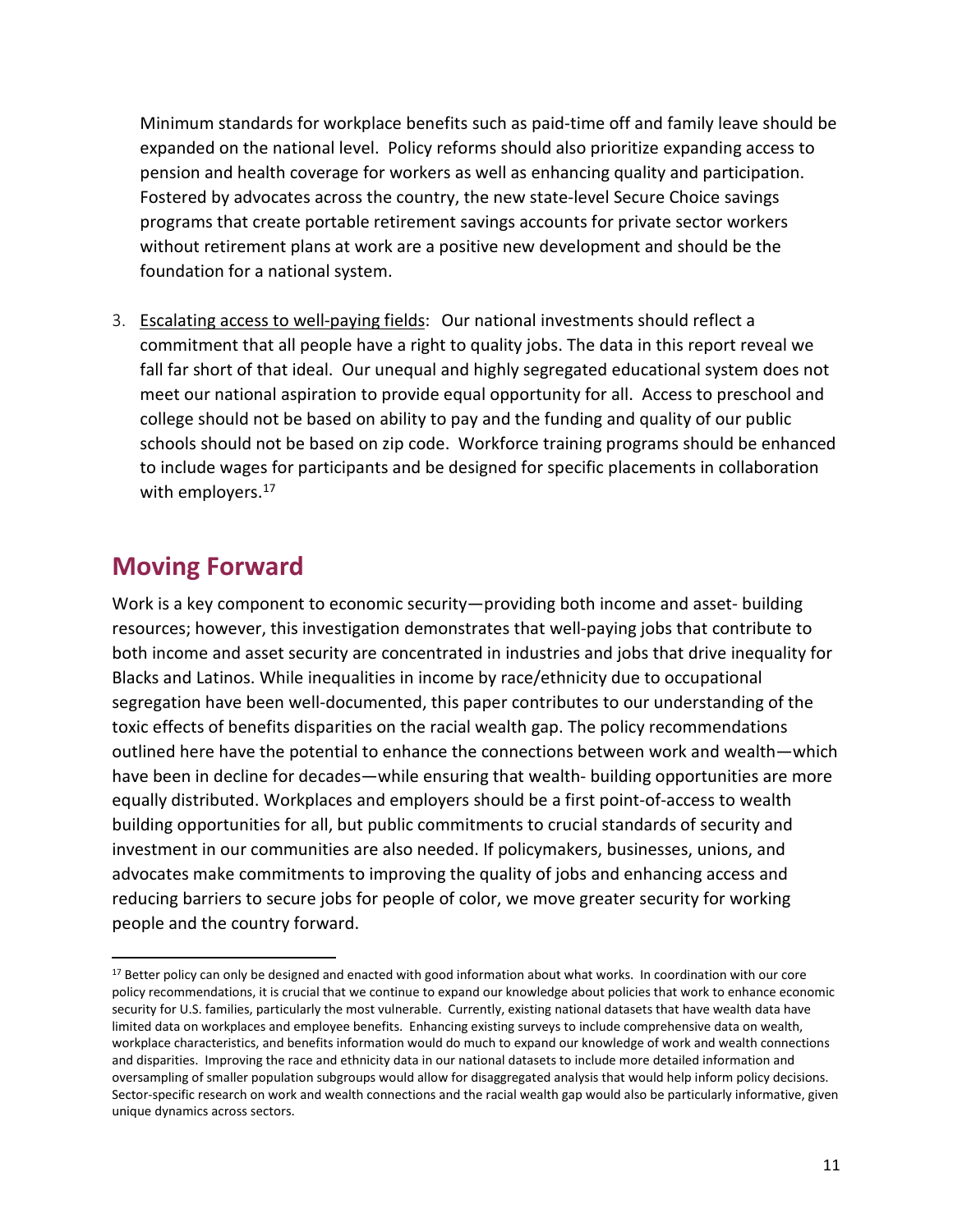# **Appendix**

### **Data Source**

The analysis for this report utilizes the nationally representative Survey of Income and Program Participation (SIPP), one of the best national surveys to capture work, wealth, and demographic characteristics of U.S. individuals and households. The SIPP is a comprehensive, nationally representative panel dataset that measures key economic and social dynamics of individuals and families in the United States. Conducted and maintained by the U.S. Census Bureau, the SIPP provides detailed data on the financial well-being of families including income, wealth, employment, and program participation. Importantly, health insurance and workplace benefits variables are available to analyze connections between workplace benefits and wealth. Analysis for this report uses the first wave of the 2014 SIPP panel, which was conducted during the 2013 calendar year. All dollar figures are in 2013 dollars.

### **Sample**

 $\overline{\phantom{a}}$ 

In order to study wealth disparities as they relate to workplace disparities, this analysis is conducted at the individual-level among individuals 25-64 years old, who were strongly attached to employment. Because occupation and industry characteristics as well as race/ethnicity are characteristics of individuals and not households, this analysis focuses on individual level variables and individual wealth holdings, though wealth is often measured at the household level in the literature. Jointly held assets are divided evenly between household members in the SIPP individual-level data.

For the purposes of creating our sample and following precedent from past literature, strong attachment to work is defined as at least 910 hours per year in a primary job, which is equal to full time (35 hours per week) for at least half the year (26 weeks) or half-time for full year employees (17.5 hours per week)<sup>18</sup>. This threshold captures people with significant work hours and job commitment, but may not work the full year such as teachers or construction workers as well as full-year employees who work at least half-time.

### **Race and Ethnicity Subgroups**

Given the data availability in our primary data sources, this analysis focuses on employees in the three largest race/ethnicity groups in the U.S.: non-Hispanic Whites, non-Hispanic Blacks, and Hispanic or Latino individuals. Race and ethnicity are asked as separate questions in the SIPP. All persons who identify as Hispanic or Latino are included among Latinos in our study. While data

<span id="page-13-0"></span><sup>&</sup>lt;sup>18</sup> Adams, T. K., & Duncan, G. J. (1992). Long-Term Poverty in Rural Areas. In Rural Poverty in America. Greenword Publishing Group; Lichter, D. T., Johnston, G. M., &McLaughlin, D. K. (1994). Changing linkages between work and poverty in rural America. *Rural Sociology, 59*(3), 395-415; Klein, B., & Rones, P. (1989). A profile of the working poor. *Monthly Labor Review*, *112*(3), 3-13.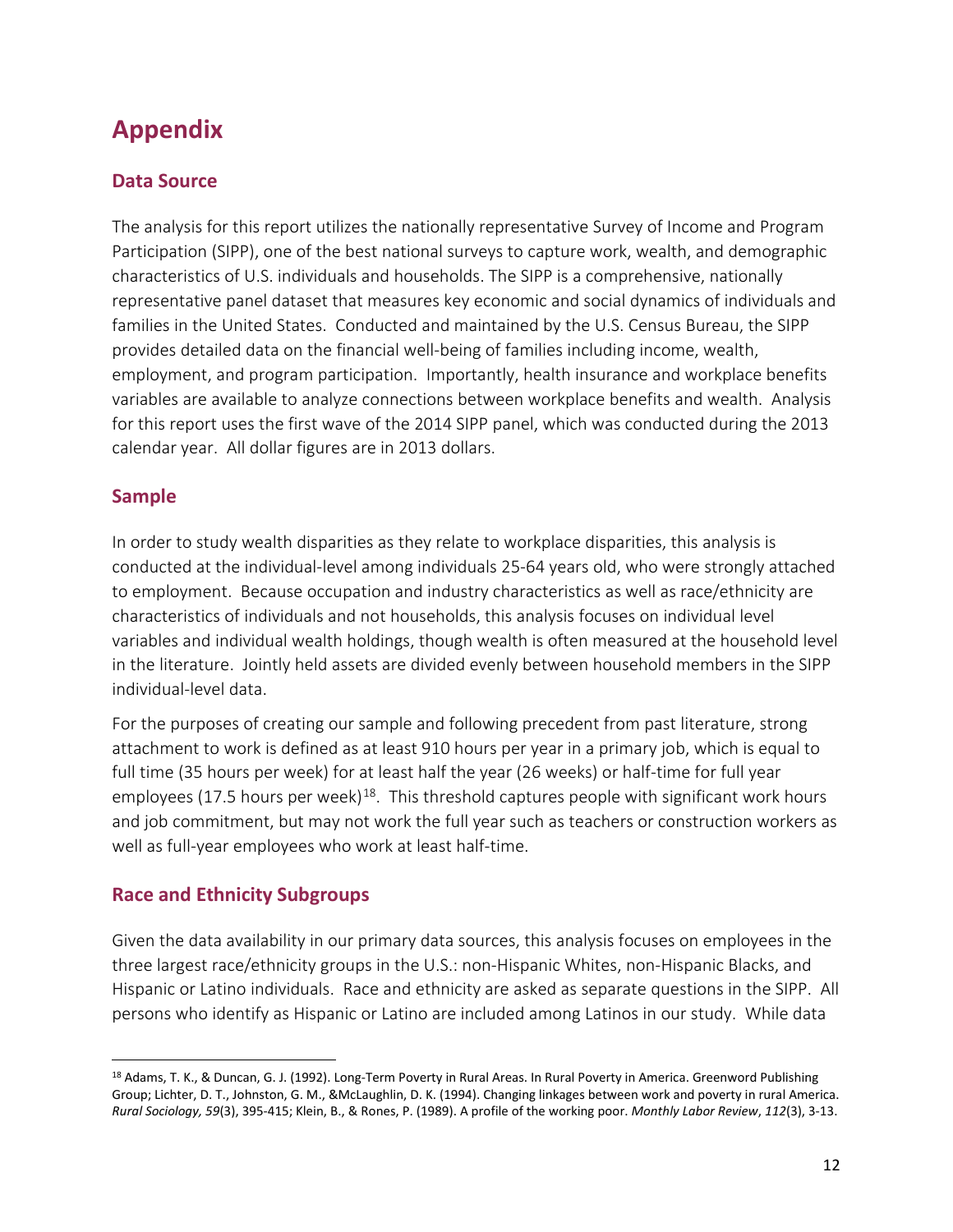on Asian Americans is included in the SIPP, sample sizes were not sufficient to have statistically significant results for the primary analyses for this study. Unfortunately, information for Native Americans is not available in our data source. IASP supports efforts to improve data collection relating to race and ethnicity in nationally representative datasets to allow for analysis of a greater diversity of groups and disaggregated analysis among subpopulations of the largest racial and ethnic groups in the U.S.

### **Selection of Five Sectors**

The sectors included in this analysis were selected because they are among the largest sectors in the U.S. private sector economy and represent a range of higher and lower paid sectors. To select our sectors, we first reviewed the data in the SIPP to determine which sectors had the highest percentage of individuals in the workforce. First, we excluded sectors that have relatively small percentages of the work force (e.g., mining, quarrying, and oil and gas extraction). Among sectors that were a larger percentage of the workforce, we also excluded sectors that are dominated by or have a substantial presence of public sector workers, including public administration and education, due to substantial workplace differences between public and private sector workers. Among the remaining sectors, we excluded manufacturing because, even with declining unionization rates, the sector has a greater history of unionization and generally higher union representation than other sectors in the U.S. economy and therefore, was determined to be qualitatively different from the other large sectors in the economy. There were two additional sectors that were excluded because they were general categories for services and support that combined a number of dissimilar occupations. After making these judgements, there were seven remaining sectors; we chose five from among the seven sectors to get a range of higher and lower paid fields.

### **Racial and Ethnic Disparities in Income and Wealth by Sector**

As noted in the body of the report, disparities in income and wealth exist by race and ethnicity within and across the five sectors studied in this analysis. Table A1 highlights the median income for employees in the study sample by race/ethnicity and sector revealing statistically significant disparities in income exist within sectors for employees of color relative to their White peers, except for Black workers in restaurants, the lowest paid field in our study, and in STEM, the highest paid sector. Table A2 highlights disparities in median wealth by sector and race/ethnicity again exposing significantly lower wealth for Black and Latino individuals in the same fields as their White peers, except in restaurants where median wealth is low for all groups.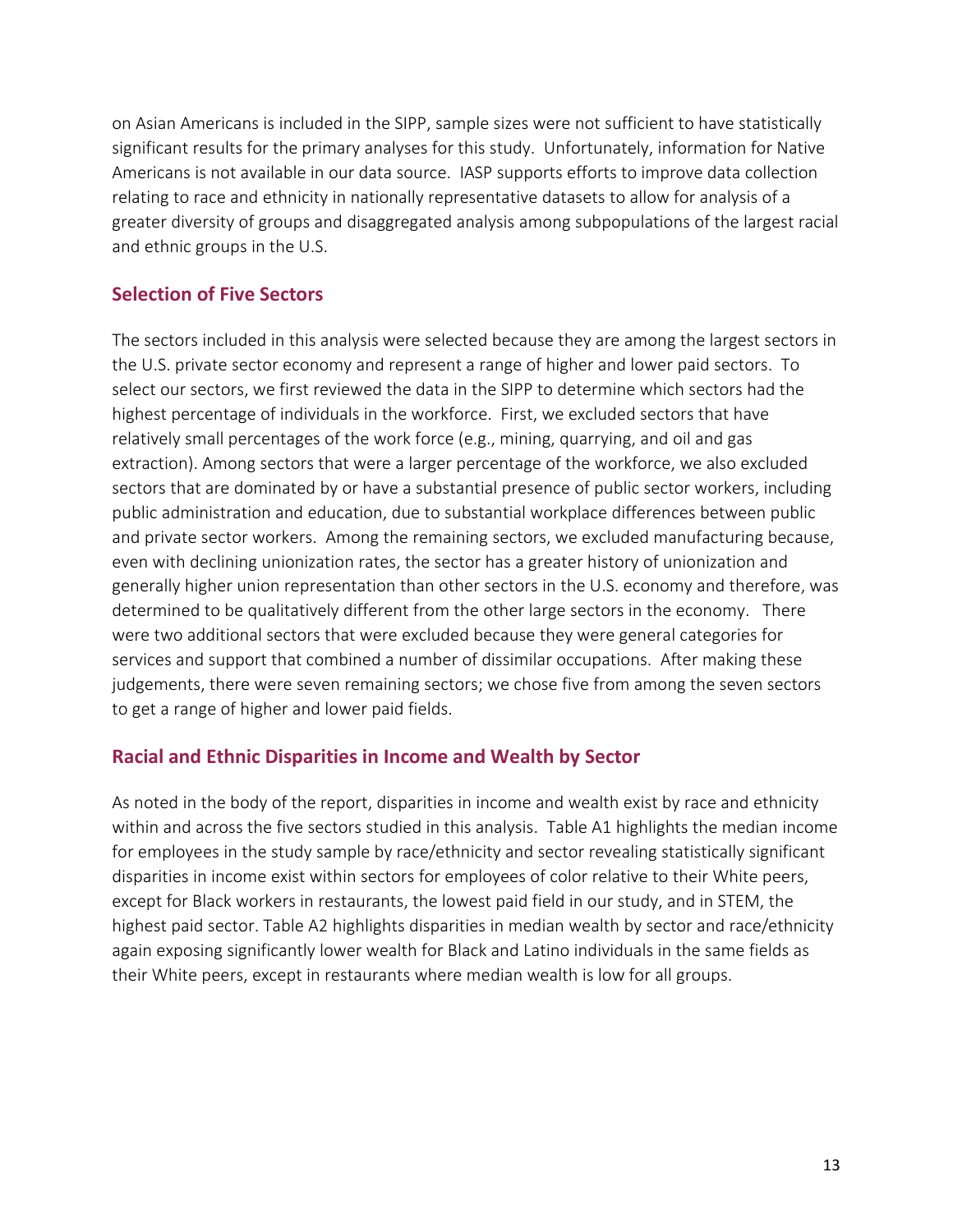| Median Income<br>by Sector | Restaurant | Construct-<br>ion | <b>Healthcare</b> | Finance    | <b>STEM</b>  | <b>Full Working</b><br>Age, Employed<br>Sample |
|----------------------------|------------|-------------------|-------------------|------------|--------------|------------------------------------------------|
| <b>Black</b>               | \$20,900   | \$30,000***       | $$31,900***$      | \$42.100** | \$64,400     | \$33,400***                                    |
| Latino                     | $$19,800*$ | $$26,200***$      | $$28,600***$      | \$41,700** | $$60,200***$ | \$27,500***                                    |
| White                      | \$22,600   | \$46,900          | \$47,600          | \$51,100   | \$73,200     | \$44,100                                       |
| All workers                | \$20,900   | \$39,100          | \$41,700          | \$49,100   | \$74,200     | \$39,500                                       |

Table A1. Substantial Gaps in Median Income Among Peers in Same Sector by Race/Ethnicity & Income Inequality Across Sectors

Authors' calculations of median employee income using working, prime-age (25-64) sample in the Survey of Income and Program Participation (SIPP), 2014 Panel Wave 1, not controlling for education. All dollar figures are in 2013 dollars. P-value of ≤ 0.05 (\*), ≤ 0.01 (\*\*), and ≤ 0.001 (\*\*\*) indicates significantly different value relative to White employees.

| Median Wealth<br>by Sector | <b>Restaurant</b> | Construct-<br>ion | <b>Healthcare</b> | Finance     | <b>STEM</b>  | <b>Full Working</b><br>Age, Employed<br>Sample |
|----------------------------|-------------------|-------------------|-------------------|-------------|--------------|------------------------------------------------|
| <b>Black</b>               | \$1,600           | \$6,800***        | $$4,900***$       | \$20,800*** | $$77.100***$ | \$10,600***                                    |
| Latino                     | \$2,000           | \$4,800***        | $$7,500***$       | \$38,400*** | $$41,200***$ | \$7,600***                                     |
| White                      | \$4,900           | \$67,200          | \$66,400          | \$98,600    | \$158,300    | \$68,000                                       |
| All workers                | \$3,600           | \$29,400          | \$41,500          | \$76,400    | \$137,500    | \$42,600                                       |

Table A2. Wealth Gaps Are Large Across Key Sectors and by Race/Ethnicity within Sectors

Authors' calculations of median individual-level wealth using working, prime-age (25-64) sample in the Survey of Income and Program Participation (SIPP), 2014 Panel Wave 1, not controlling for education. All dollar figures are in 2013 dollars. P-value of ≤ 0.05 (\*), ≤ 0.01 (\*\*), and ≤ 0.001 (\*\*\*) indicates significantly different value relative to White employees.

### **Racial and Ethnic Disparities in Income and Wealth in Key Healthcare Occupations**

One of the largest and fastest growing sectors in the U.S. economy, healthcare is a crucial sector for employment in the United States. Table A3 highlights the income and wealth of Black, Latino and White employees in two of the largest occupations in healthcare, registered nurses and health aids. As the table demonstrates, while income disparities are not significant by race/ethnicity for registered nurses, wealth disparities are substantial and significant, highlighting important wealth disparities among peers holding the same occupational position. Health aids have lower salaries overall and differences in income and wealth are not significant by race/ethnicity within this occupation; however, White employees in health (7 percent) are much less likely than Black (26 percent) and Latino (20 percent) employees in the health sector to work as health aids.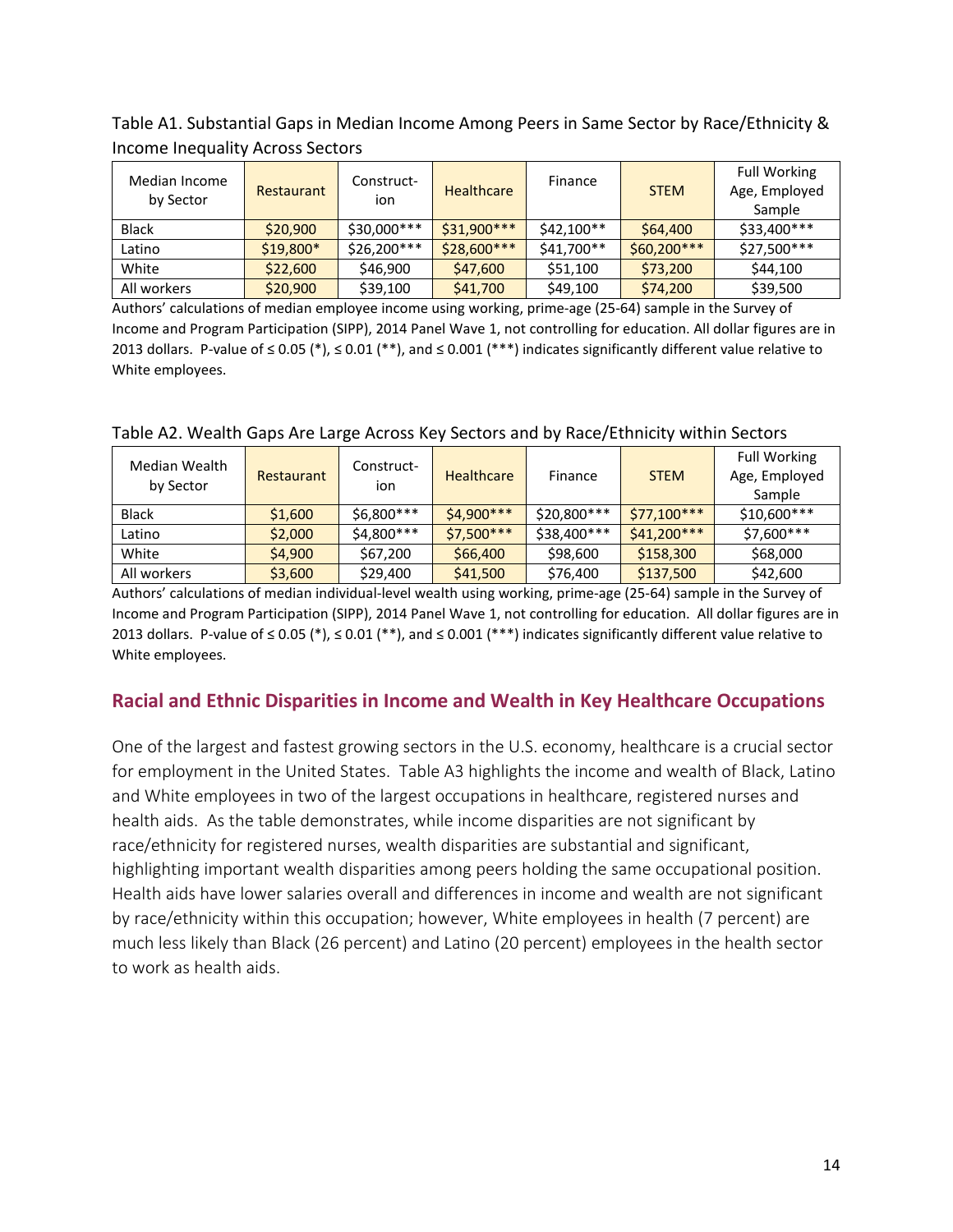|                          |               | <b>Black</b> | Latino     | White    |  |  |
|--------------------------|---------------|--------------|------------|----------|--|--|
|                          | <i>Income</i> | \$54,200     | \$60,200   | \$55,200 |  |  |
| <b>Registered Nurses</b> | Wealth        | $$20.000***$ | $$35,500*$ | \$93,500 |  |  |
| Health Aides             | Income        | \$23,100     | \$22,100   | \$23,600 |  |  |
|                          | Wealth        | \$900        | \$3,700    | \$5,300  |  |  |

Table A3. Median Income and Wealth for Registered Nurses and Home Health Aides by Race/Ethnicity

Authors' calculations of median individual-level wealth using working, prime-age (25-64) sample in the Survey of Income and Program Participation (SIPP), 2014 Panel Wave 1. P-value of ≤ 0.05 (\*), ≤ 0.01 (\*\*), and ≤ 0.001 (\*\*\*) indicates significantly different value relative to White employees. All dollar figures are in 2013 dollars.

### **Regression Analysis and Racial Wealth Audit**

To estimate the expected typical difference in income and wealth for colleagues in the same fields controlling for education (Figure 2), we conducted median regression analysis separately for each of the five sectors in this study to predict income and wealth with independent variables for level of education and race/ethnicity. Reported results in Figure 2 are the expected differences in income and wealth for Black and Latino employees relative to their peers controlling for education. As noted in the body of the report, differences in wealth are statistically significant for Black and Latino employees relative to their White peers in each sector except in restaurants, a sector in which wealth levels are typically low overall. Income disparities are significantly different for Latinos in the construction and health sectors relative to Whites, and for Black employees in all sectors, except restaurants.

In order to apply the Racial Wealth Audit framework to compare the racial wealth gap before and after a policy change, we model the expected changes in wealth due to increased benefits participation for Black and Latino employees (Figure 4) using a reweighting technique to equalize the proportions of employees of color with benefits relative to the proportions that currently have benefits among their White peers. This analytic strategy increases the weights of individuals of color with benefits in the study sample in the SIPP, so that they equal the same proportion of White employees with benefits among all White employees in the sample. Thus, separately, for health and pension benefits we increased the population weights of those who have the respective benefit, such that the group with the benefit would be equal in proportion to the total proportion of White employees with the particular benefit. For example, since 75.5 percent of White workers in our sample had health insurance through the workplace, and 66.5 and 51.6 percent of Black and Latino employees did respectively, we increased the population weights of the Black and Latino employees such that they were equal to 75.5 percent of our sample. This strategy holds all other characteristics of the employees of color constant, including demographic, economic and other characteristics of the sample. More information on the use of this reweighting technique to model changes in proportions of households with a particular economic characteristic is available in our report, "The Racial Wealth Gap: Why Policy Matters" (Sullivan et al., 2015).